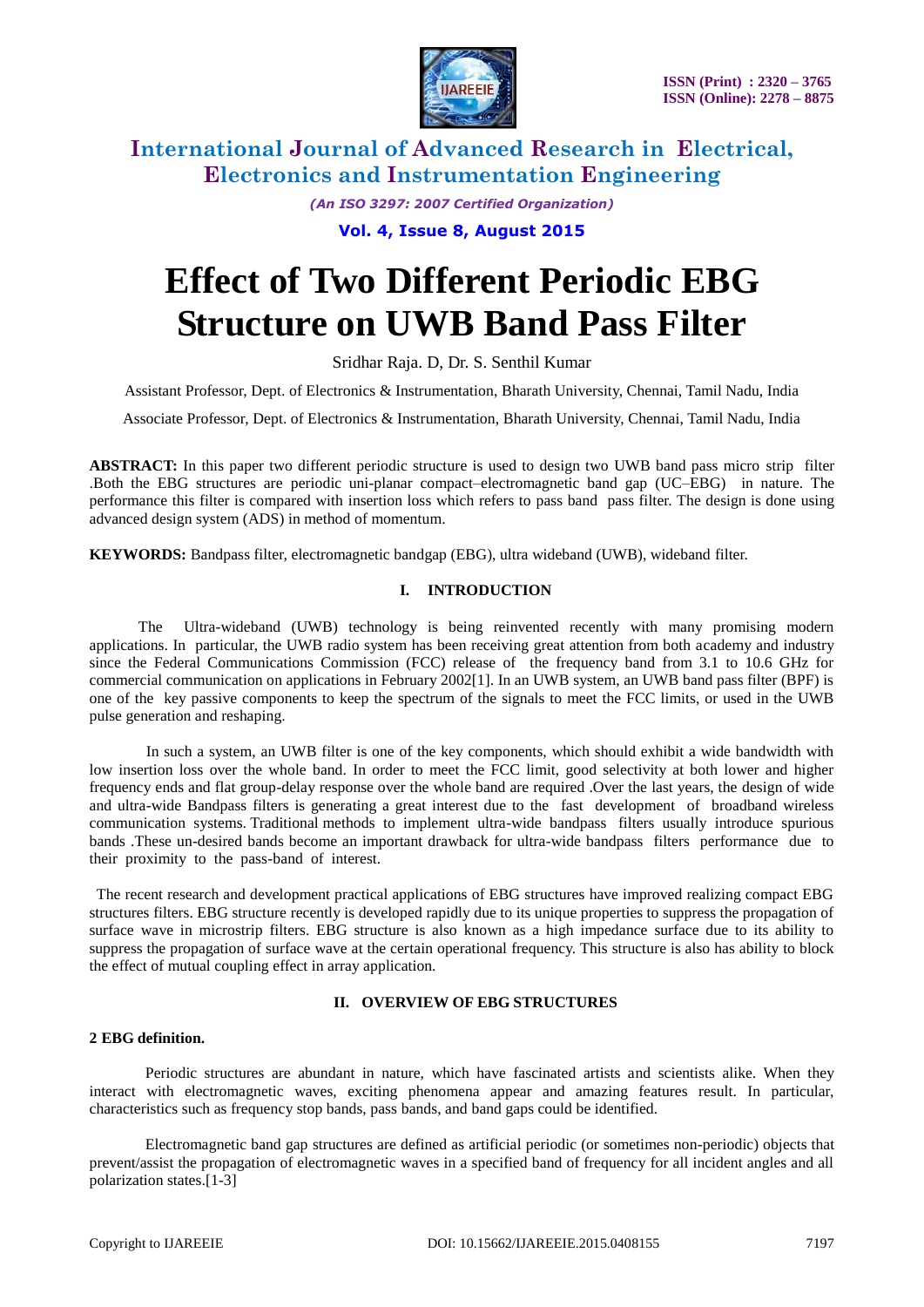

*(An ISO 3297: 2007 Certified Organization)*

# **Vol. 4, Issue 8, August 2015**

Electromagnetic band-gap (EBG) structures are periodic structures which can prohibit the propagation of electromagnetic wave in certain band of frequency. They can be embedded in the dielectric substrate or etched on the metal layers. The EBG structures are always used to help suppress the surface waves to gain good pass band or stop band.

There are two types of EBG structure to be discussed. Firstly is Perforated dielectric and the second one is Metallodielectric structures. Perforated dielectric is defined as effectively suppress unwanted substrate mode. This structure designed by drill periodic holes on dielectric subtracts to introduce another dielectric but in practical, this structure is difficult to implement. Metallodielectric structure is exhibits an attractive reflection phase future where the reflected field change continuously from 180 degrees to -180 degrees versus frequency.[5-8]

## **III. ELECTROMAGNETIC BAND GAP (EBG) STRUCTURE**

EBG structures are usually realized by periodic arrangement of dielectric materials and metallic conductors. In general, they can be categorized into three groups according to their geometric configuration:

- (1) Three-dimensional volumetric structures,
- (2) Two-dimensional planar surfaces, and
- (3) One-dimensional transmission lines.



Fig 1. Various types of EBG structure

## **BASIC PRINCIPLE OF EBG STRUCTURE**

The basic design of EBG structure is shown in figure 2. known as mushroom like EBG structure. This structure has frequency range where the surface impedance is very high. The equivalent LC circuit acts as a twodimensional electric filter in this range of frequency to block the flow of the surface waves. The inductor L results from the current flowing through the visa, and the capacitor C due to the gap effect between the adjacent patches. Thus, the approach to increase the inductance or capacitance will naturally result in the decrease of band-gap position.[9-12]



Figure 2: 2D EBG structure.

## 3.FILTER THEORY

In designing a filter, the following important parameters are generally considered.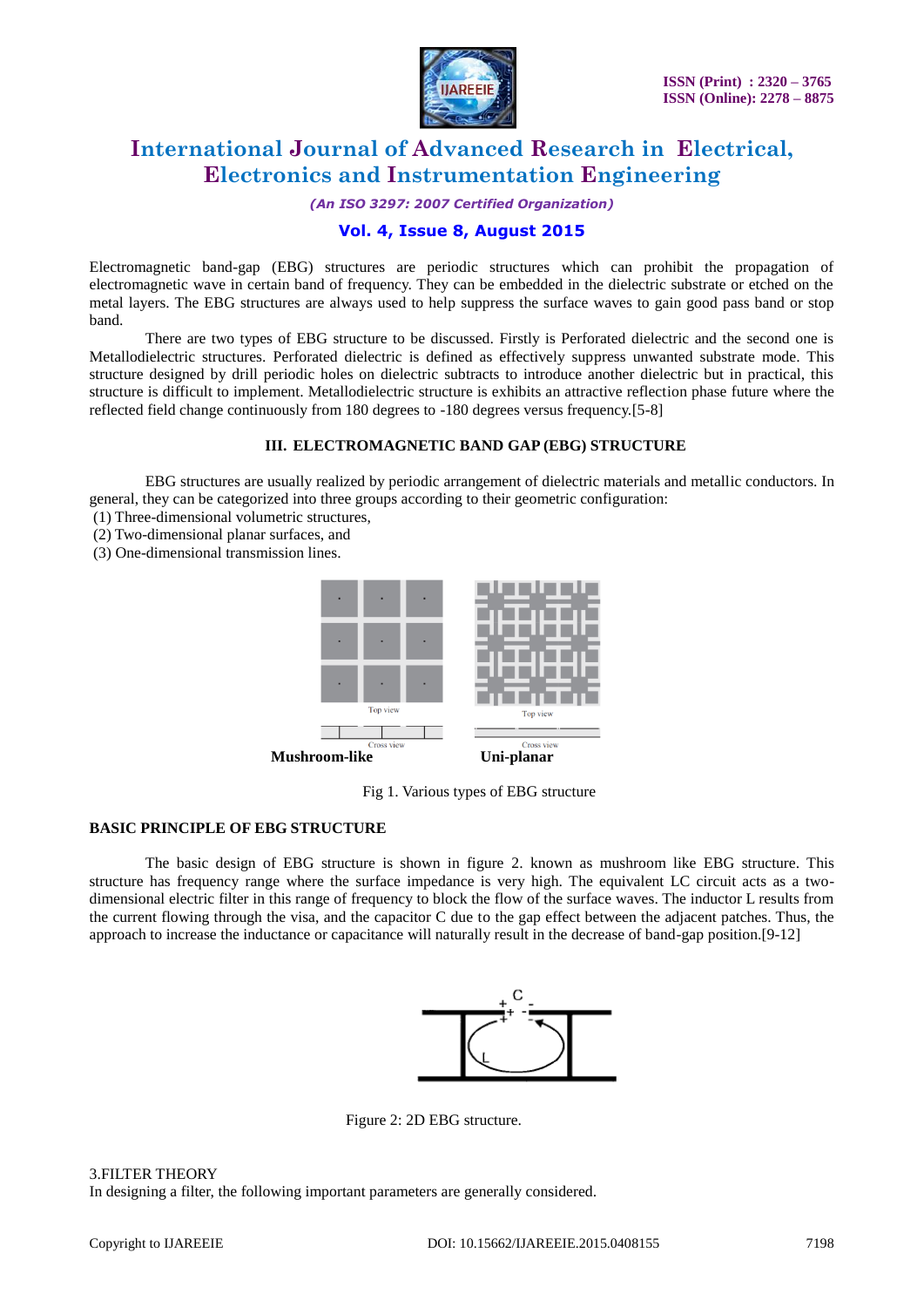

*(An ISO 3297: 2007 Certified Organization)*

# **Vol. 4, Issue 8, August 2015**

- Pass bandwidth
- Stop band attenuation and frequencies
- Input and output impedances
- Return loss
- Insertion loss
- Group delay

The most important parameters among the above is the amplitude response given in terms of the insertion loss Vs frequency characteristics. Let Pi be the incident power at the filter input , Pr is the reflected power, PL is the power passed on to the load. The insertion loss of the filter is defined by,

IL (dB) =10log (Pi/PL) = -10 log(1- $|\Gamma|^2$ )

Where PL=Pi - Pr, if the filter is lossless

and  $\Gamma$  is the voltage

reflection coefficient given by  $|\Gamma|^2 = Pr/Pi$ 

The return loss of the filter is defined by

RL (dB) =10log (Pi/Pr) = -10log $|\Gamma|^2$ )

which quantifies the amount of impedance matching at the input port.

The group delay is important for the multi-frequency or pulsed signals to determine the frequency dispersion or deviation from constant group delay over a given frequency band and is defined by

Td=  $[1/2\pi]$ \* $[d\Phi t/df]$ 

Where Фt is the transmission phase.

## **IV. TWO PROPOSED EBG STRUCTURE**

The conventional EBG structure has a wide band-gap and compact nature. The inductor L results from the current flowing through the connecting via. The gap between the conductor edges of two adjacent cells introduces equivalent capacitance C. Thus a two dimensional periodic LC network is realized which results in the frequency band-gap and the center frequency of the band-gap is determined by the formula

 $ω = 1/\sqrt{LC}$ 

From above equation it can be seen that in order to achieve an even more compact EBG structure, the equivalent capacitance C and inductance L should be increased. But in the EBG design procedure, if the dielectric material and its thickness have been chosen, the inductance L cannot be altered. [16,17] Therefore, only the capacitance C can be enlarged .

Below fig 3 shows the proposed EBG structures for filter design.



Fig 3.Two Proposed **(UC–EBG)** EBG structures

## **V. DESIGN OF PROPOSED UWB FILTERS**

 In this proposed model two uwb band pass filter are designed and simulated also compared with their insertion loss. All BPFs are fabricated with thickness of 0.635 mm on an RT/Duroid substrate with a dielectric constant of 10.2. The schematics of two uniplanar compact–EBG (UC–EBG) structures are shown in fig 4. The inter digital coupled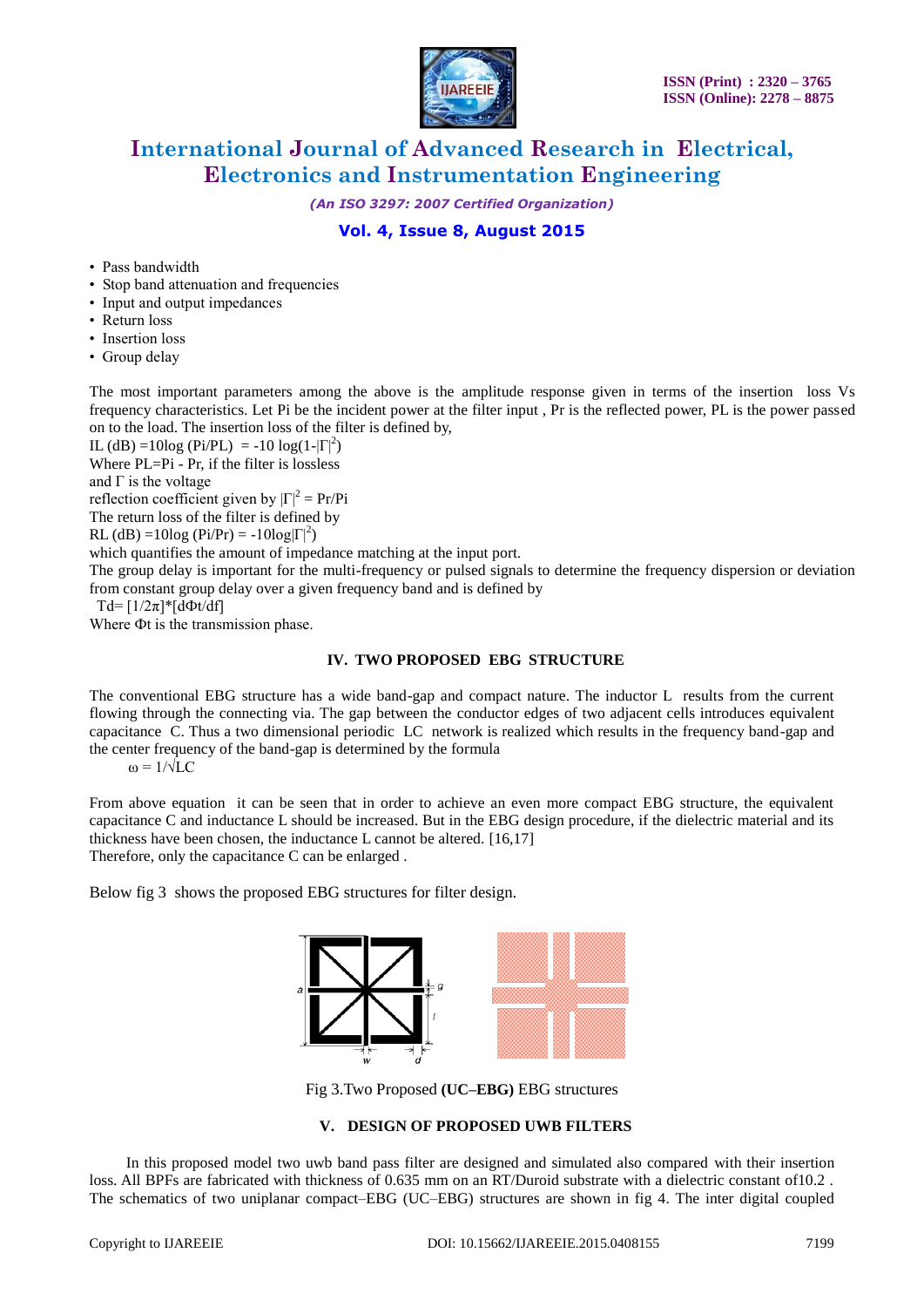

*(An ISO 3297: 2007 Certified Organization)*

# **Vol. 4, Issue 8, August 2015**

lines used in all BPFs have a coupling peak at the center frequency of 6.85 GHz. There simulation as been done using ADS Momentum simulator[13-15]



Fig 4. Two Periodic UC–EBG structure BPF

## **VI. SIMULATION RESULTS**



Fig 5, Insertion loss of first structure



**Insertion** loss

Fig 6 Insertion loss of second structure

## **VII.CONCLUSION**

In this, two periodic EBG structures are investigated and applied to UWB BPFs. The UC–EBG cell ,used here as improved passband obtained in UWB region,also improving the good out-of-band performances.it is also observed that